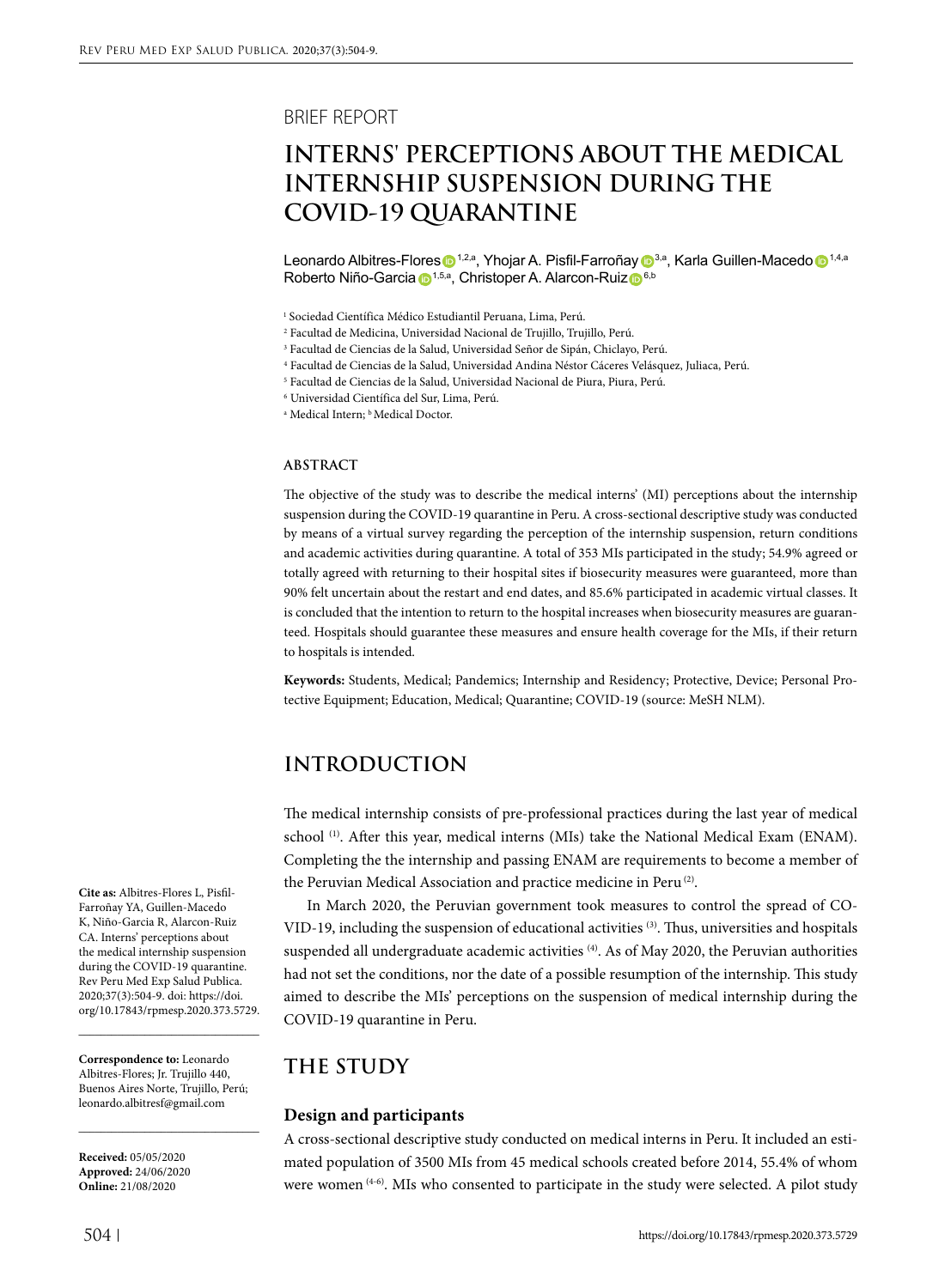was conducted with 14 MIs, who were asked whether they found the survey's questions and answers difficult to understand. Data collection took place April 15-20, 2020, during the fifth week of quarantine. Those who participated in the pilot study or who stated that they had previously answered the survey were excluded.

#### **Survey**

A 24-question ad hoc survey was designed (Appendix 1) to be completed in approximately 15 minutes. It included sociodemographic data: age, university of origin, place of internship, health insurance, city of internship, people living together and their health condition, marital status, and children; questions about the agreement regarding the suspension of the internship during quarantine and their opinion on recovering one month of internship in January 2021; their reasons to be for or against the internship suspension and the motives and conditions for resuming the internship. In addition, we investigated the degree of uncertainty regarding education, the dates of return and the end of internship, and the date for the ENAM. All responses were presented on the five-option Likert scale. Finally, MI's were asked about their academic and extracurricular activities during the quarantine.

### **Procedures**

The interns were contacted through their delegates (participants in the Peruvian Association of Human Medicine Interns)<sup>(7)</sup> and were and asked to disseminate the survey on the social networks (WhatsApp and Facebook) of the MIs' respective universities; to do so, they were given instructions and a standardized message. The snowball method was used by asking each participant to replicate the invitation sent among their MI contacts. A sample of 347 interns was calculated with OpenEpi version 3, considering an expected frequency of 50% of intention to return to the internship, with a statistical power of 80% and a 95% confidence interval. The survey was self-administered using Google Forms platform (www.docs.google.com/forms).

### **Statistical analysis**

The analysis was performed using STATA 14.0 (Stata Corp, TX, USA). Sample characteristics were described using proportions for categorical variables, and medians and interquartile ranges (IQR) for numerical variables, after the normality assessment. Bar charts were used to describe responses according to the Likert scale.

**Motivation for the study:** As a result of the COVID-19 pandemic, the medical internship was suspended for a long time, affecting the training of medical interns in Peru.

**Main findings:** The intention to return to medical internship increases if biosecurity measures are ensured and quarantine ends. Most interns invest their time in preparing to take the National Medical Examination.

**Implications:** This is the first report on medical interns' perceptions on the suspension of internship during the COVID-19 pandemic in Peru. In the event of a return to medical internship, biosafety and academic training should be ensured.

#### **Ethics**

The project was approved by the Research Ethics Committee for COVID-19 of the Instituto de Evaluación de Tecnologías Sanitarias e Investigación of the Seguro Social del Perú (Es-Salud), under the category of exempt review. The study protocol was registered in the PRISA repository of the Instituto Nacional de Salud del Perú (code: EI00000824).

### **FINDINGS**

A total of 381 participants answered the survey, 28 were excluded (9 did not sign informed consent, 14 had previously participated, and 5 were not MIs). Finally, data from 353 MIs (94.0% of the total) from 41 Peruvian universities were analyzed (Appendix 2). The median age was 25 years (IQR: 23-26), 230 (65.2%) were students from private universities; 257 (72.8%) had health or accident insurance, 196 (55.5%) were receiving remuneration, and 232 (65.7%) declared to live with people at high risk of infection by COVID-19 (Table 1).

The majority (74.8%) of the MIs agreed with the internship suspension; 81.1% agreed or strongly agreed with the suspension because hospitals did not guarantee biosecurity measures; 76.2%, because it was a risk for family members or people close to them; 62.0%, because they were still students; 38.5%, because they did not feel qualified to face a pandemic; and 37.7%, because they did not receive a salary. On the other hand, 53.1% agreed or strongly agreed against the suspension because it was a good learning opportunity; 48.0%, because the MI provides essential work; and 51.4%, because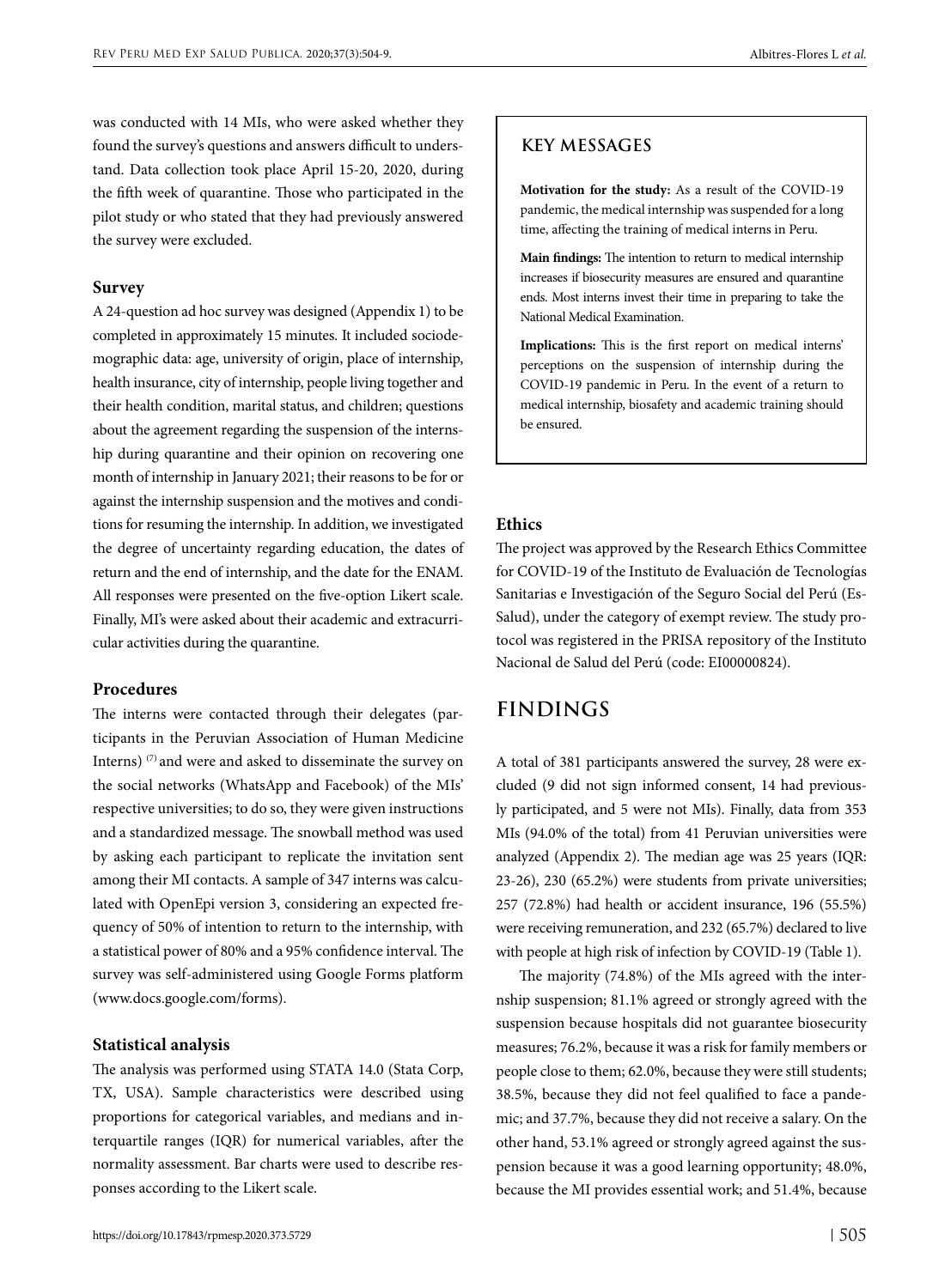the health system would collapse without the MIs. At the time of the survey, 70.0% agreed to continue in quarantine.

Of the participants, 91.5% reported feeling very or moderately uncertain about the restart of the internship, and 85.1%, very much or moderately uncertain about its completion. On the other hand, 90.3% felt moderate or very uncertain about the date of the ENAM (Figure 1). The

Table 1. Characteristics of the sample studied (n = 353).

| Characteristics                                       | n (%)       |
|-------------------------------------------------------|-------------|
| Age (years) <sup>a</sup>                              | $25(23-26)$ |
| University type                                       |             |
| National                                              | 123 (34.8)  |
| Private                                               | 230(65.2)   |
| Internship type                                       |             |
| <b>MINSA</b>                                          | 270 (76.5)  |
| EsSalud                                               | 44 (12.5)   |
| Healthcare and Armed Forces                           | 25(7.1)     |
| Private                                               | 14(4.0)     |
| Remunerated internship                                |             |
| No                                                    | 157 (44.5)  |
| Yes                                                   | 196 (55.5)  |
| Internship in the university campus                   |             |
| No                                                    | 101(28.6)   |
| Yes                                                   | 252 (71.4)  |
| Health insurance type b                               |             |
| <b>SIS</b>                                            | 134 (38.0)  |
| EsSalud                                               | 44 (12.5)   |
| Private insurance                                     | 43 (12.2)   |
| University insurance                                  | 37 (10.5)   |
| Insurance by internship location                      | 30(8.5)     |
| Healthcare and Armed Forces                           | 5(1.4)      |
| None                                                  | 96 (27.2)   |
| Persons with MI during internship                     |             |
| Family core                                           | 215(60.9)   |
| Lives alone                                           | 78 (22.1)   |
| Other family members                                  | 30(8.5)     |
| Friends                                               | 30(8.5)     |
| Lives with people at risk for COVID-19                |             |
| No                                                    | 121 (34.3)  |
| Yes                                                   | 232 (65.7)  |
| Children                                              |             |
| No                                                    | 327 (92.6)  |
| Yes, and they are financially dependent on the MI     | 17(4.8)     |
| Yes, and they are not financially dependent on the MI | 9(2.6)      |

MI: medical intern, SIS: Seguro Integral de Salud, MINSA: Ministerio de Salud; EsSalud: Seguro Social de Salud.

<sup>a</sup> Median and interquartile range, <sup>b</sup> possibility to check more than one option.

506

majority (85.6%) participated in virtual classes to prepare for ENAM (Figure 2).

Regarding biosecurity measures and equipment not being guaranteed, only 11.9% agreed or totally agreed to return to hospitals during quarantine. Under these conditions, 29.6% agreed or totally agreed to return in the event of a collapse of the health system. If biosecurity measures and equipment were guaranteed, 54.9% agreed or fully agreed to return to their hospital sites during quarantine; and 72.9% if the return was after quarantine. However, 24.9% agreed or totally agreed not to return to the hospital despite the guarantee of biosecurity measures (Figure 3). When asked about their position on recovering one month of internship in January 2021, 41.9 % agreed or strongly agreed, and 48.2 % disagreed or strongly disagreed.

# **DISCUSSION**

Less than half of the MIs agree to return to the internship if biosecurity measures are not guaranteed. This perception increases when biosecurity measures are guaranteed and the quarantine ends. On the other hand, there is great uncertainty about the restart and end dates of the internship. In turn, most respondents invest their time in preparing for the ENAM.

During the internship, MIs are exposed to develop mental disorders, suffer aggressions, and work accidents  $(1,8,9)$ , in addition, the scarcity of protection equipment and the lack of adequate biosecurity training are highlighted (8). The 2020 MIs carried out their activities for more than two months and probably observed limitations in the health systems. Perhaps because of this, almost all of them feel great uncertainty about the availability of biosafety equipment and do not agree to return to their activities if their protection is not guaranteed.

Previously, MIs groups suspended their activities for some weeks demanding better working conditions (10). During the 2009 AH1N1 pandemic, MIs continued their activities normally (11). However, the COVID-19 pandemic resulted in the interruption of several months of internship, with the possibility of suspending the entire academic year. In the face of this, MIs have felt uncertain about their education. On the other hand, prolonging the internship would postpone the 2020 ENAM and begin the internship in 2021. However, half of the MIs would not support the extension of the internship.

Other countries are facing their own reality during the pandemic. Mexico also suspended the internship due to lack of bios-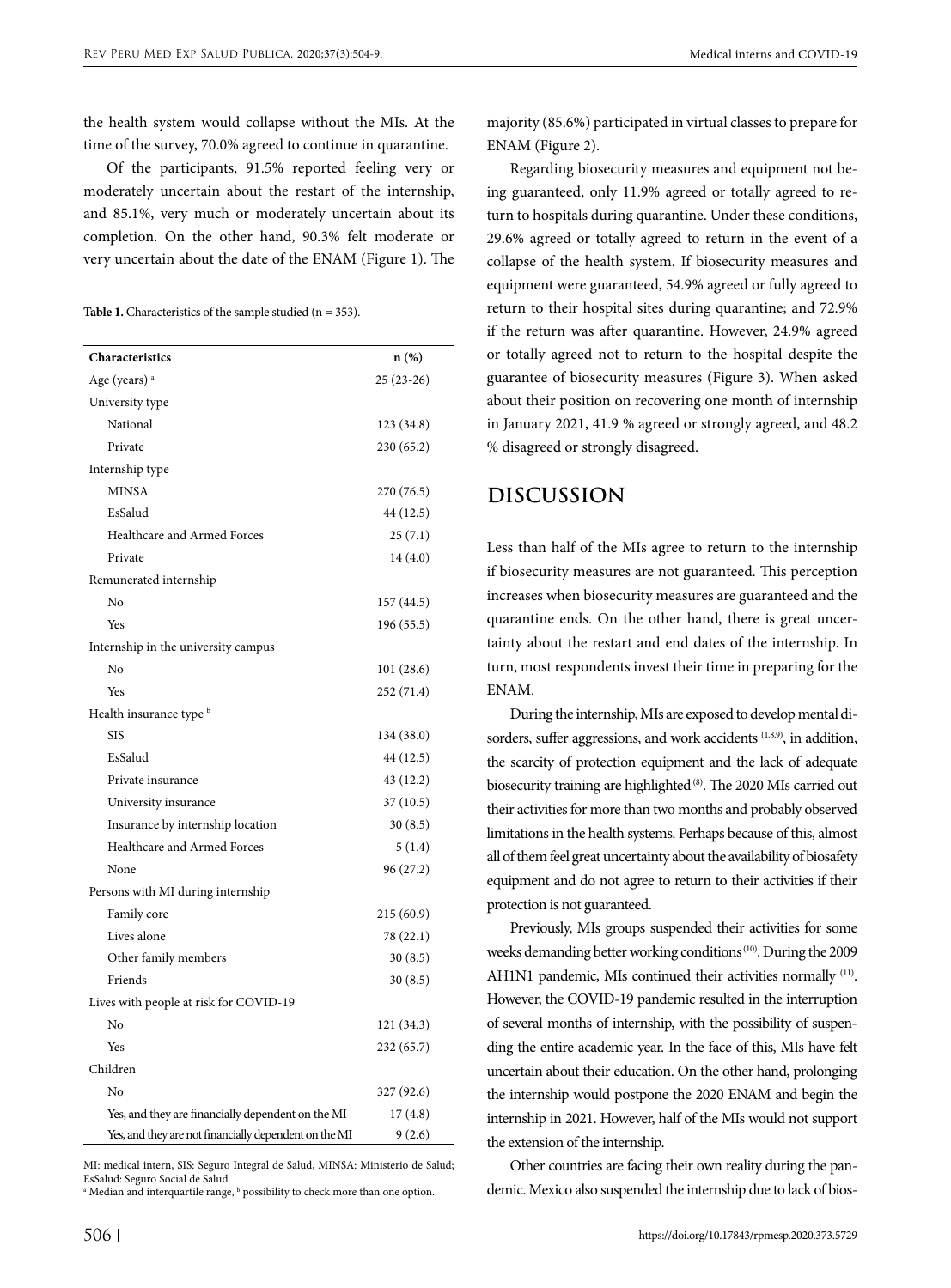

**ENAM: Examen Nacional de Medicina**



afety equipment (12). However, other countries involved MIs or seniors in the fight against the pandemic (13). Thus, degree processes were earlier in some universities in the United States (14), Colombia (15), and Ireland (16), prioritizing the number of available personnel over formal education of MIs. It is important to consider that in these countries MIs start to work midyear and at the time of the pandemic they were close to completing their internship.

During quarantine, MIs spend their time mainly studying through virtual classes for the ENAM. This is probably due to the recent obligation to pass the ENAM to become a member of the Peruvian Medical Association<sup>(2)</sup>, and because many students perceive that the knowledge provided by their universities is not sufficient to take the ENAM (17). On the other hand, more than half of the respondents used virtual classes

or conferences for their education, not necessarily related to ENAM but probably in the context of the pandemic (18). Despite this, trainings at their universities or hospital sites are not frequent. This was a missed opportunity, as virtual clinical discussions could have been held and MIs involved in virtual orientation to the population and identification of risk groups<sup>(19)</sup>.

The limitations were the following: the sample was not representative of the MI population in Peru, since the selection of participants was not randomized. The sex variable was not included due to an error in the design of the survey. A nonvalidated instrument was used, with the possibility of a particular interpretation by each participant; however, with the realization of the pilot, the intention was to diminish this possibility. These



**Figure 2.** Academic activities carried out by medical interns participating in the study during quarantine by COVID-19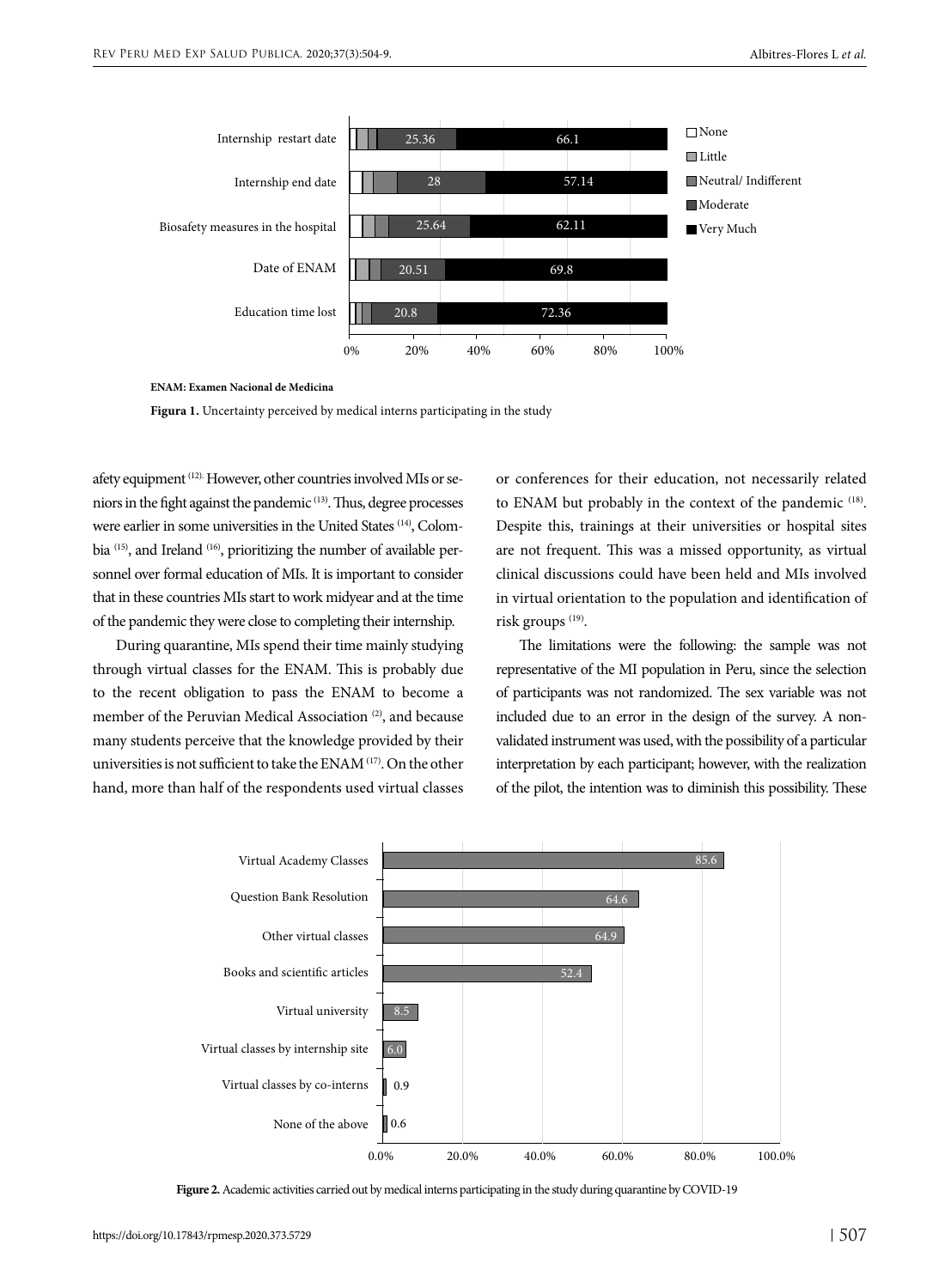|                                                                                      | During quarantine, as a volunteer            | $\overline{50.9}$                                        |      | 31.2           | 9.5          |  |
|--------------------------------------------------------------------------------------|----------------------------------------------|----------------------------------------------------------|------|----------------|--------------|--|
| Biosafety measures are not<br>ensured                                                | During quarantine, by hospital statement     | 44.4                                                     |      | 35.1           | 9.0<br>8.7   |  |
|                                                                                      | During quarantine, by university statement   | 43.9                                                     |      | 34.3           | 8.7<br>9.9   |  |
|                                                                                      | After quarantine, by hospital statement      | 31.5                                                     | 27.8 | 12.3           | 23.2         |  |
|                                                                                      | After quarantine, by university statement    | 28.9                                                     | 30.1 | 11.6           | 23.4         |  |
|                                                                                      | Due to the health system's collapse          | 34.5                                                     | 23.0 | 12.9           | 21.8         |  |
|                                                                                      |                                              |                                                          |      |                |              |  |
| Biosafety measures are<br>ensured                                                    | During quarantine, as a volunteer            | 20.7<br>20.1                                             | 11.7 | 26.8           | 20.7         |  |
|                                                                                      | During quarantine, by hospital statement     | 16.2<br>19.7                                             | 9.3  | 31.8           | 23.1         |  |
|                                                                                      | During quarantine, by university statement   | 14.8<br>11.6<br>18.8                                     |      | 31.9           | 22.9         |  |
|                                                                                      | After quarantine, by hospital statement      | 8.1<br>9.8<br>9.2                                        | 42.4 |                | 30.6         |  |
|                                                                                      | After quarantine, by university statement    | $7.4$ 8.2<br>8.5                                         | 44.4 |                | 31.5         |  |
|                                                                                      | Due to the health system's collapse          | 11.1<br>10.5<br>11.4                                     | 34.2 |                | 32.8         |  |
|                                                                                      | Wouldn't return to internship                | 34.6                                                     | 26.7 | 13.8           | 12.3<br>12.6 |  |
|                                                                                      |                                              | 0%<br>20%<br>40%                                         |      | 60%            | 80%<br>100%  |  |
|                                                                                      | $\Box$ Totally disagrees<br>$\Box$ Disagrees | $\blacksquare$ Neutral/Indefferent $\blacksquare$ Agrees |      | Totally agrees |              |  |
| Figure 3. Perspectives on the return to medical internship in the studied population |                                              |                                                          |      |                |              |  |



conditions could underestimate the results of the study. Despite these limitations, this is the first report of MIs' perceptions on the pandemic in Peru that evidences an intention to return to medical internship, but under appropriate conditions. In addition, it provides insight into the uncertainty that MIs are currently experiencing regarding their academic future.

In conclusion, in a sample of MIs from Peru, the intention to return to boarding school increases if biosecurity measures are guaranteed and the quarantine is terminated. On the other hand, there is great uncertainty about the dates of return and termination of the internship. In turn, most interns invest their time in preparing for the ENAM. We recommend that universities encourage virtual training by

# **REFERENCES**

- 1. Taype-Rondán Á, Tataje Rengifo G, Arizabal A, Alegría Hernández S. Percepción de médicos de una universidad de Lima sobre su capacitación en procedimientos médicos durante el internado. An Fac Med. 2016;77(1):31–8. doi: 10.15381/anales.v77i1.11550.
- 2. Morán-Ortiz J, Cabani-Ravello L. Aprobar el Examen Nacional de Medicina será obligatorio para ejercer como médico cirujano en el Perú. Acta Med Peru. 2019;36(1):3–4.
- 3. Gobierno del Perú. Decreto supremo No 064-2020-PCM. Decreto Supremo que prorroga el Estado de Emergencia Nacional por las graves circunstancias que afectan la vida de la nación a consecuencia del COVID-19 y dicta otras medidas [Internet]. El Peruano. 2020 [cited on April 11, 2020]; Available at: [https://busquedas.elperuano.](https://busquedas.elperuano. pe/normaslegales/decreto-supremo-que-prorroga-el-estado-de-emergencia-naciona-decreto-supremo-no-064-2020-pcm-1865482-3/)  [pe/normaslegales/decreto-supremo-que-prorroga-el-estado-de-emer](https://busquedas.elperuano. pe/normaslegales/decreto-supremo-que-prorroga-el-estado-de-emergencia-naciona-decreto-supremo-no-064-2020-pcm-1865482-3/)[gencia-naciona-decreto-supremo-no-064-2020-pcm-1865482-3/](https://busquedas.elperuano. pe/normaslegales/decreto-supremo-que-prorroga-el-estado-de-emergencia-naciona-decreto-supremo-no-064-2020-pcm-1865482-3/).

focusing on the resolution of real clinical cases. In addition, hospital centers, in coordination with universities, should guarantee the safety, well-being and health coverage of MIs if they intend to return to their hospital sites.

**Authors' contributions:** LAF and YPF conceived the idea of for the research, all authors participated in data collection. LAF and CAAR analyzed the data. All authors participated in the writing of the manuscript and approved the final version.

**Funding:** The authors received no specific funding for this work.

**Conflicts of Interest:** LAF, YPF, KGM, RNG claim to be current medical interns and not to have responded the survey for this study.

**Supplementary material:** Available in the electronic version of the *RPMESP.*

- 4. Asociación Peruana de Facultades de Medicina [Internet]. Lima: ASPEFAM; 2020 [cited on April 27, 2020]; Available at: [http://www.](http://www.aspefam.org.pe/) [aspefam.org.pe/.](http://www.aspefam.org.pe/)
- 5. Mayta-Tristán P, Cuentas M, Núñez-Vergara M. Responsabilidad de las instituciones ante la proliferación de escuelas de medicina en el Perú. Acta Med Peru 2016;33:178–82. doi: 10.35663/amp.2016.333.109.
- 6. DATA ENCUESTA INTERNOS APIMH [Internet]. APIMH2020 [cited on June 12, 2020]; Available at: [https://figshare.com/s/ b2cb-](https://figshare.com/s/ b2cb31fc99f54ac504ac)[31fc99f54ac504ac](https://figshare.com/s/ b2cb31fc99f54ac504ac).
- 7. Asociación Peruana de Internos de Medicina Humana [Internet]. Lima: APIMH; 2020 [cited on June 21, 2020]; Available at: [https://](https://web.facebook.com/APIMH) [web.facebook.com/APIMH.](https://web.facebook.com/APIMH)
- 8. Nieto-Gutierrez W, Taype-Rondán A, Bastidas F, Casiano-Celestino R, Inga-Berrospi F. Percepción de médicos recién egresados sobre el